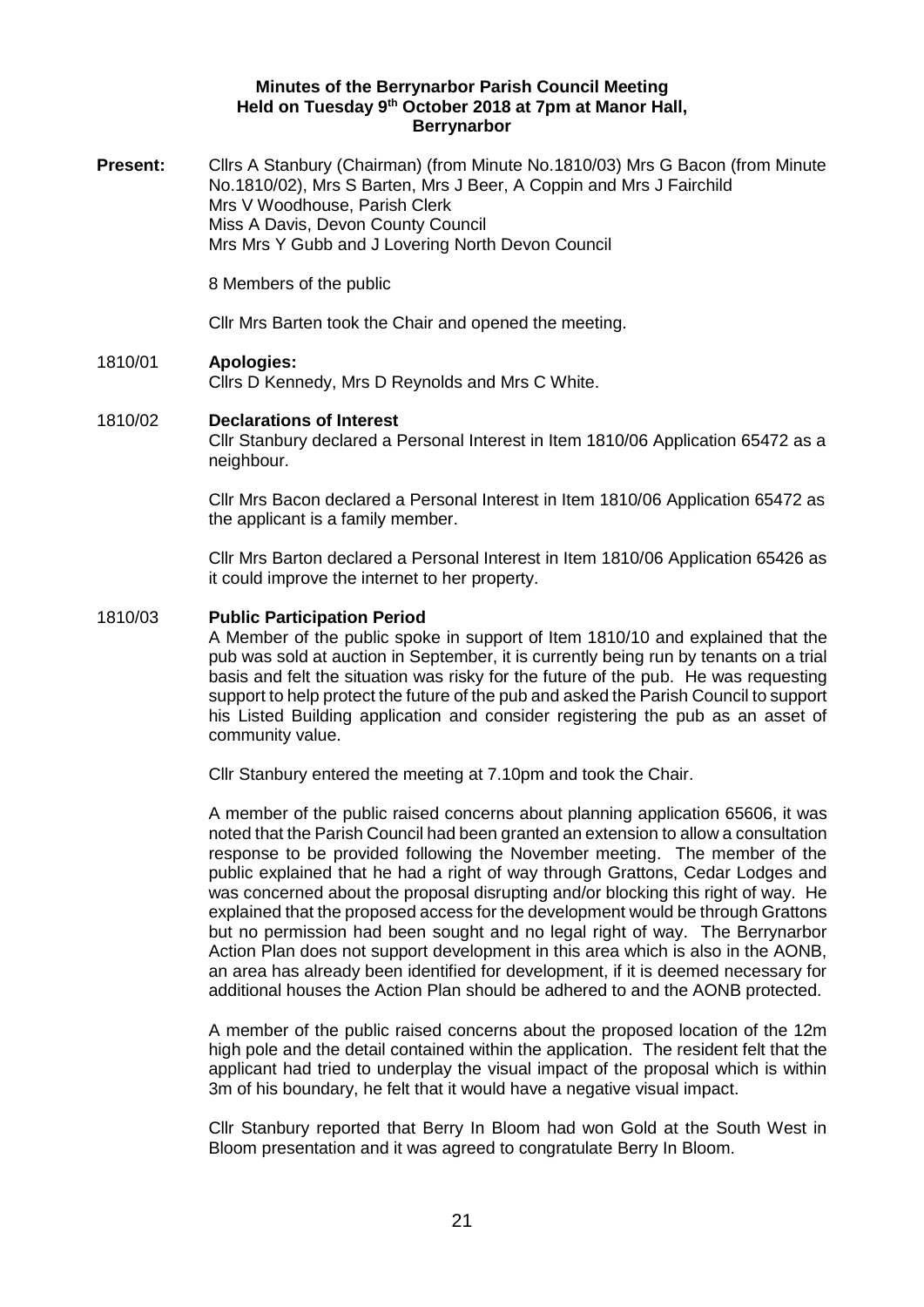1810/04 **To approve and sign the Minutes of the Berrynarbor Parish Council meeting held on Tuesday 11th September 2018** Copies were circulated prior to the meeting. It was **resolved**, with no votes to the

contrary, to approve and sign the minutes of the meeting held on the  $11<sup>th</sup>$ September 2018 as a correct record. Cllr Stanbury duly signed the minutes.

### 1810/05 **To receive reports from:**

- Police None.
- County Councillor Miss A Davis The report was circulated prior to the meeting and is attached as Appendix One.
	- District Councillors Mrs Y Gubb & J Lovering Cllr Mrs Gubb reported that the Inspector has approved the North Devon and Torridge Local Plan and reported on the details of the Design a Christmas wreath for Barnstaple Pannier Market. Cllr Mrs Gubb asked if the Council would support her in writing to the Welsh Assembly about the dumping of mud (which could be contaminated) from Hinkley Point and the impact it could have on our coastline. Members agreed to write in support.

Cllr Lovering reported on the safe sleep service in Barnstaple for homeless people which has recently been launched and reminded people of the fines that can be imposed for fly tipping and to ensure registered companies are used for disposing of waste.

- Play Area Inspections Cllr Mrs J Beer Nothing to report.
- Manor Hall Cllr J Fairchild The first phase of the new heating system had been completed, Cllr Mrs Fairchild explained that the hall would be shut for one week from the 22<sup>nd</sup> October to complete the installation of the radiators. Cllr Mrs Fairchild promoted the Auction of Promises which will take place on the 10<sup>th</sup> November.
- Footpaths Mrs J Fairchild It was noted that a letter had been received from a resident with reference to the parish road, which is now open, and hedges.

Cllr Mrs Barten raised concerns that visitors are still struggling to find the coastal footpath at Watermouth.

- Dog Exercise Area Cllr Mrs White Nothing to report.
- Meetings/Events attended by Councillors/Clerk Cllr Stanbury and Mrs Fairchild reported that they had met the Countryside and Landscape Officer from NDC in the Recreation Field to discuss the request for removal/works to the tree and he would be providing a report in due course.

#### 1810/06 **Planning and Planning Correspondence** Planning Applications: to consider Planning Applications received to date.

**65426** Erection of one 12m high pole with radio equipment attached together with erection of once ancillary storage cabinet and compound boundary fencing Location: Land adjacent to mast, Moules Farm, Barton Lane, Berrynarbor, Ilfracombe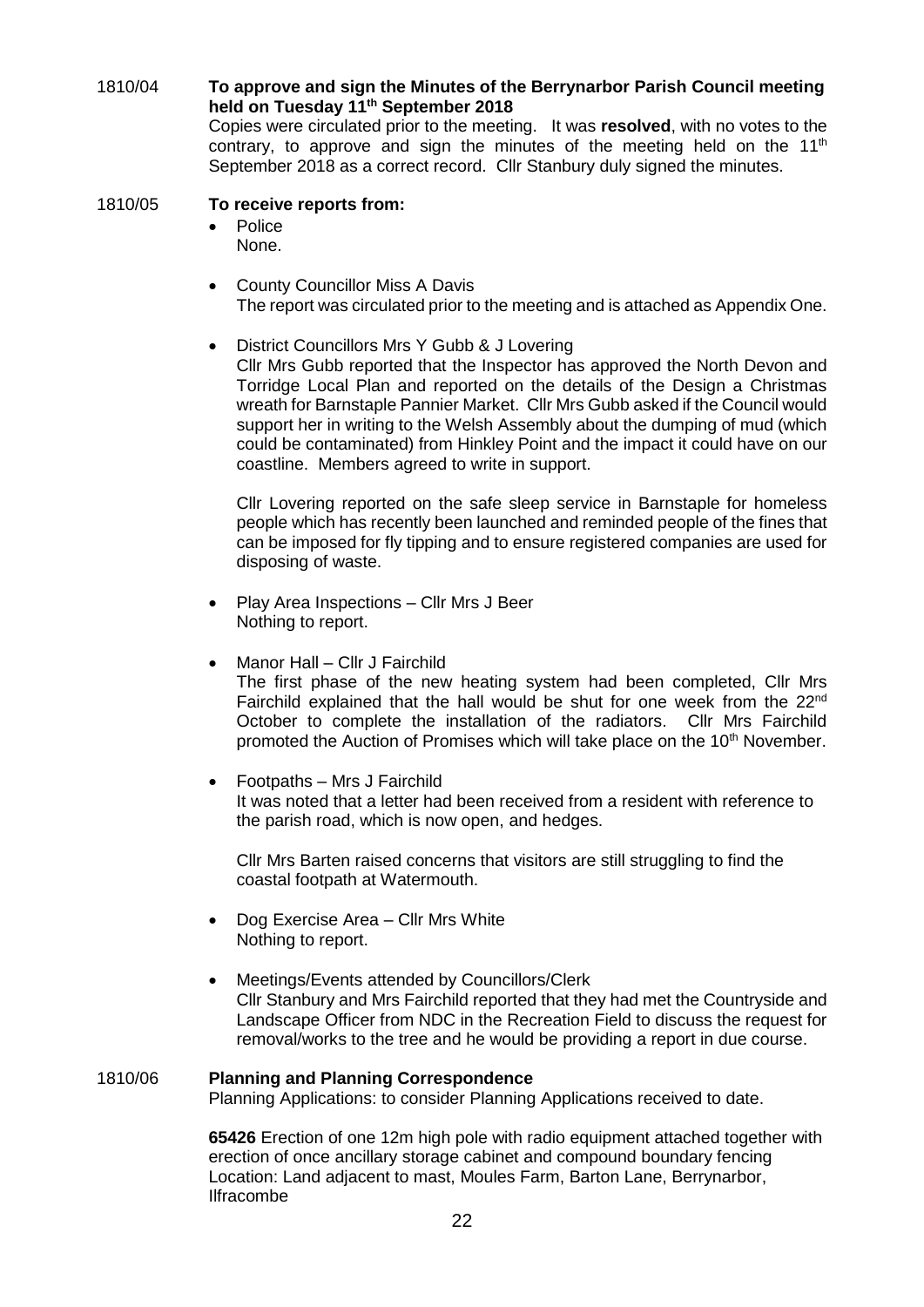Applicant/Agent: Airband Community Internet Ltd

It was noted that the Parish Council raised no objections at the previous meeting due to time constraints, however, the Council was concerned about the objections raised and it was agreed to pursue with the Planning Officer.

**65472** Retrospective application for erection of triple garage and carport with external staircase to first floor terrace and store room Location: Higher Yetland, Berry Down, Combe Martin, Ilfracombe Applicant/Agent: Mr Graham Toms

It was **resolved**, with no votes to the contrary, to raise no objections.

Planning Decisions:

**65296** Subdivision of one rented dwelling to form two rented dwellings at 2 Wild Violets, Rock Hill, Berrynarbor, Ilfracombe

Withdrawn:

**59584** Erection of eight dwellings and associated garages and parking (amended plans & drainage strategy) at Land adjacent to Moules Farm, Castle Hill, Berrynarbor, Ilfracombe

It was **resolved**, with no votes to the contrary, to note the above.

- 1810/07 **Matters to Note** (correspondence is available from the Clerk unless otherwise stated)
	- Completion of Monthly Defibrillator report
	- DALC's September newsletter
	- Update on North Devon & Torridge Local Plan (copy enclosed for Cllrs)

It was **resolved**, with no votes to the contrary, to note the information.

1810/08 **To approve payments and receipts to date and receive budget review** The following payments were received: **Payments 12th September 2018 – 9 th October 2018**  Clerk's October Salary £310.10 (Net) Expenses: Mileage 09/10/2018 39 miles @ 0.45 = £17.55 Total: £327.65 HMRC PAYE Toilet Cleaning September **E100** Western Web, Renewal of domain and website hosting E124.80 Fremington Parish Council, Photocopying Charges<br> **Payments total: E635.82 Payments total:** 

| Receipts 11 <sup>th</sup> July 2018 -11 <sup>th</sup> September 2018 |           |
|----------------------------------------------------------------------|-----------|
| Western Power, Way leave                                             | £2.90     |
| Interest                                                             | £0.76     |
| North Devon Council, Precept                                         | £8,022    |
| North Devon Council, Precept to up grant                             | £193.16   |
| North Devon Council, Parish Grant                                    | £437      |
| <b>Receipts total:</b>                                               | £8,655.82 |

It was **resolved**, with no votes to the contrary, to approve the above payments and receipts.